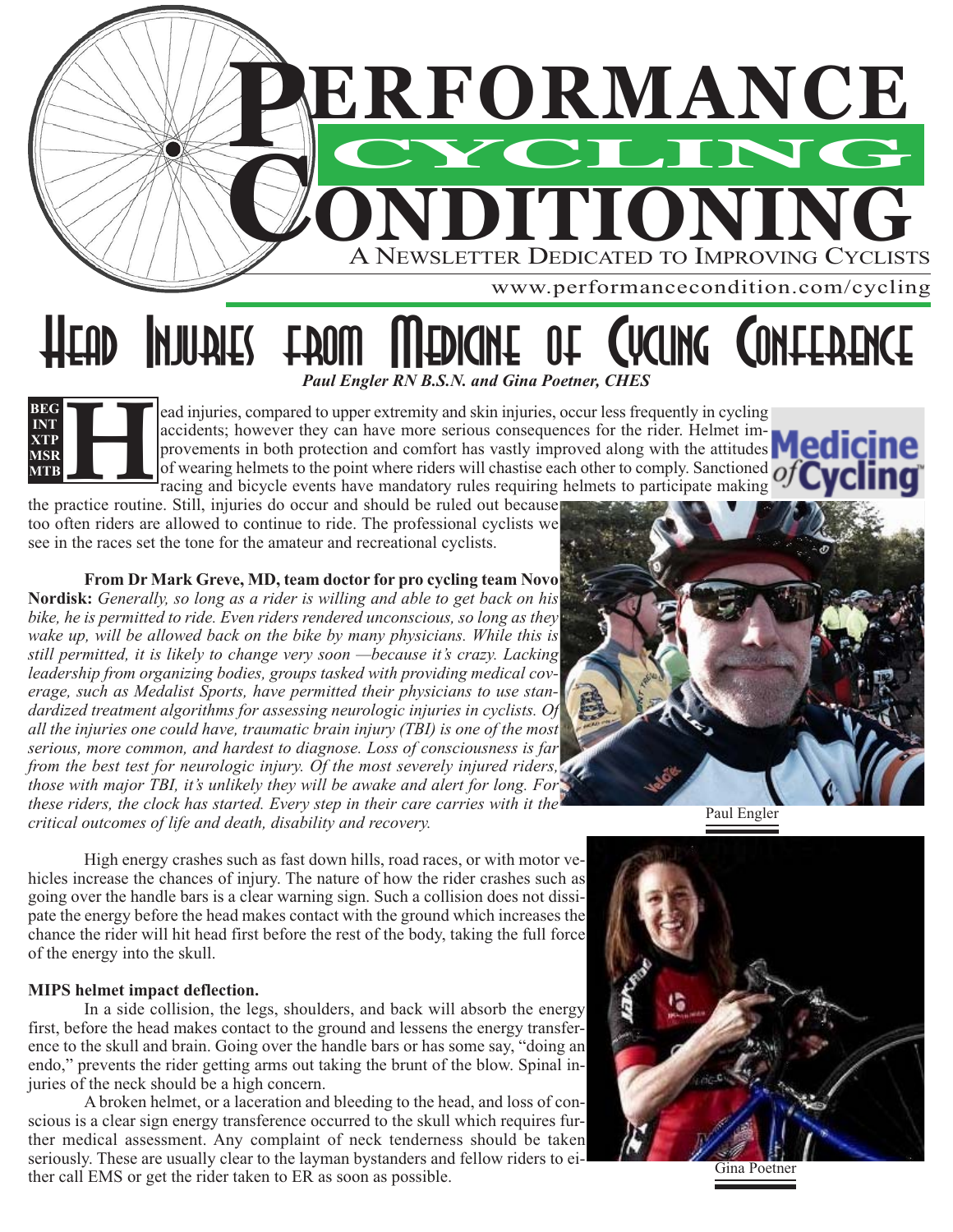More studies are showing lower impacts can have an effect on the brain and should be taken into consideration. Attached is a tool the Medicine of Cycling™ medical committee developed. This flow chart helps event organizers know how and when to intervene for medical evaluation or when to let the rider continue the event. The first people on scene of a bicycle accident are usually fellow riders or event volunteers. This flow chart tool works much better than







**Medicine**<br>*of* Cycling

asking the rider how many fingers you're holding up in front of their face!

**Traumatic Brain Injury in Cycling Medicine** of Cycling **Evaluation Card** for racing and training

**Following a crash, assess** 

for the following:



Regardless of the cyclist's ability to continue to race or train, any athlete suspected of concussion should be observed by teammates, managers, friends and/or family for signs and symptoms of a concussion. Athletes with symptoms of concussion or other concerning changes in their health should seek medical attention and avoid activities which exacerbate these symptoms.

Early and ongoing signs and symptoms may include, but are not limited to:



These charts are a good item to keep in first aid kits or as a handout to volunteers for guidance. Do not assume your volunteers will use good judgment. Volunteers are not screened and may have no medical background. Locally, we had a case this year where an 18-year-old male racer crashed on the pavement, with bleeding to the head, his helmet was cracked, and sustaining a shoulder injury. The volunteer of the wheel car ask if he was alright and left him to be picked up by his father from the finish line. Injury always